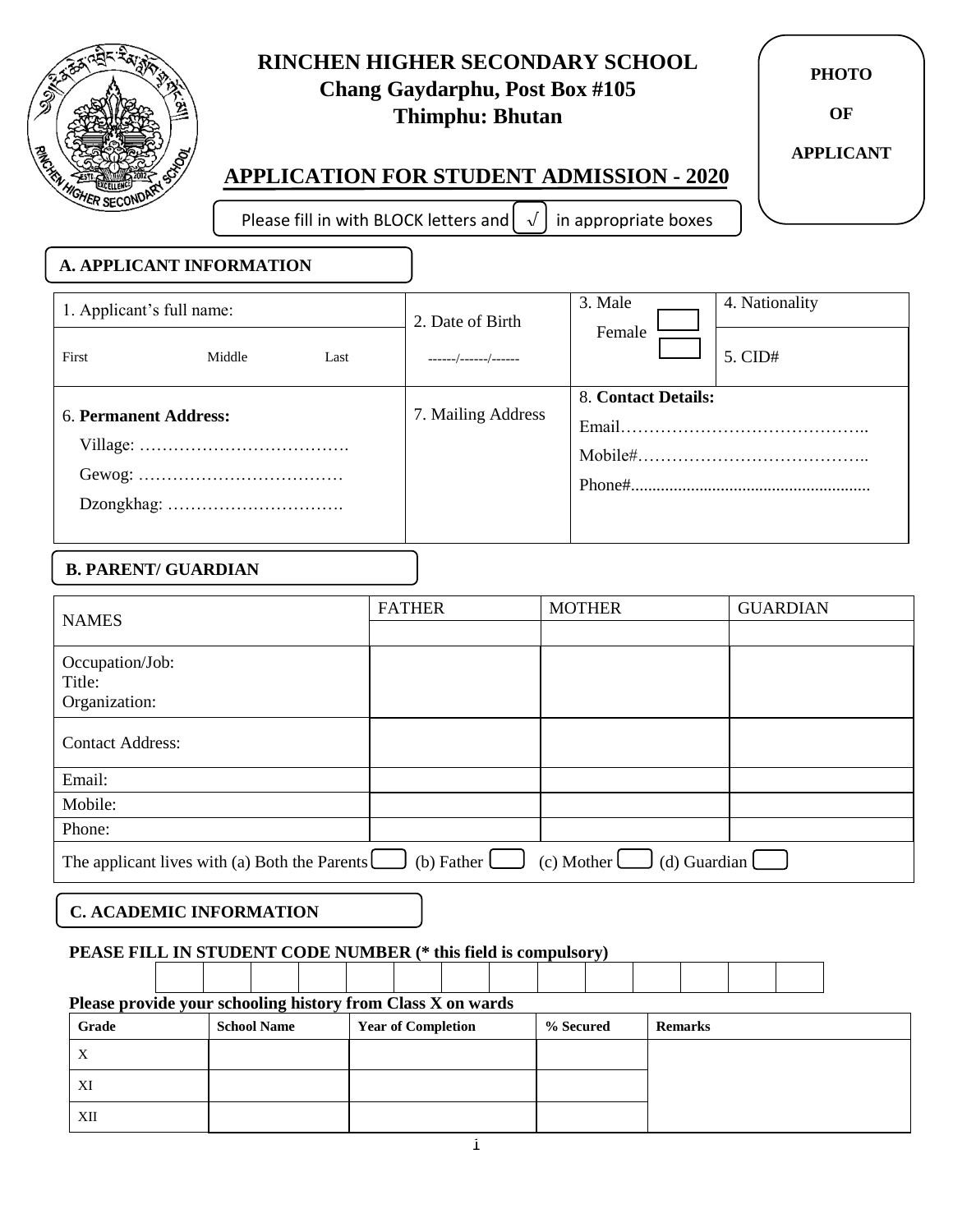### **D. FINANCIAL INFORMATION**

| 1. | Name of the person who will be responsible.<br>for payment of your fees: | 2. If the person is not listed in $ B $ above, please provide the<br>following details: |
|----|--------------------------------------------------------------------------|-----------------------------------------------------------------------------------------|
|    |                                                                          | (a) Name of the person:                                                                 |
|    |                                                                          | (b) Occupation/Title/ Organization:                                                     |
|    |                                                                          | (c) Contact address:                                                                    |
|    |                                                                          | (d) Mobile / Telephone $\#$ :                                                           |
|    |                                                                          | $(e)$ Email ID:                                                                         |
|    |                                                                          | 3. Not applicable for the Government scholarship                                        |
|    |                                                                          |                                                                                         |

| Tick the box corresponding to your option Arts $\Box$ Commerce $\Box$ XI $\Box$ XII $\Box$ |  |  |  |  |  |  |  |
|--------------------------------------------------------------------------------------------|--|--|--|--|--|--|--|
|--------------------------------------------------------------------------------------------|--|--|--|--|--|--|--|

### **E. SUBJECT ELECTIVE**

Change in stream and electives will not be permitted after admission. Indicate your option by a tick in any ONE of the box against the stream given below:

| <b>COMMERCE STREAM</b><br>(Compulsory Subjects) | <b>ARTS STREAM</b><br>(Compulsory Subjects) |
|-------------------------------------------------|---------------------------------------------|
| 1. English                                      | 1. English                                  |
| 2. Dzongkha                                     | 2. Dzongkha                                 |
| 3. Accounts                                     |                                             |
| 4. Commerce                                     | 3. Geography                                |
| 5. Business Mathematics                         |                                             |

| <b>COMMERCE STREAM</b><br>(Optional Subjects) | <b>ARTS STREAM</b><br>(Optional Subjects) |
|-----------------------------------------------|-------------------------------------------|
|                                               | 1. Media Studies                          |
| 1. Computer Studies                           | 2. EVS                                    |
|                                               | 3. Rigzhung                               |
|                                               | 4. Economics                              |
| 2. Economics                                  | 5. Mathematics                            |
|                                               | 6. History                                |
|                                               | 7. Agriculture                            |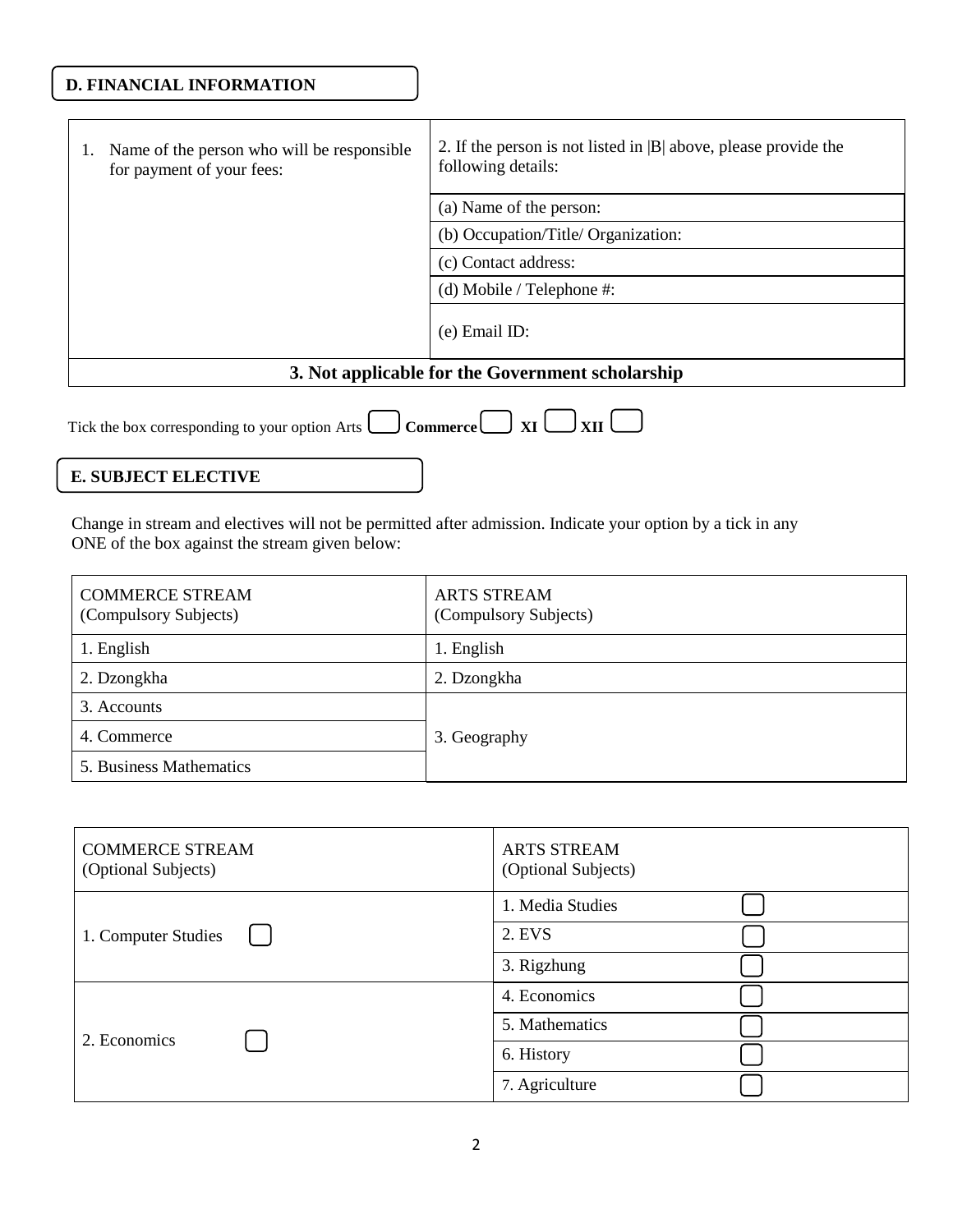| <b>F. CO- CURRICULAR INFORMATION</b>                                                                                                                                                  |
|---------------------------------------------------------------------------------------------------------------------------------------------------------------------------------------|
| 1. Games and Sports<br>2. Cultural Activities<br>3. Literary Activities<br>4. Scout<br>5. Any other activities you are good at<br>6. Responsibilities held in your previous<br>school |
| <b>G.HEALTH INFORMATION</b>                                                                                                                                                           |

 $\blacktriangleright$  Do you have any chronic health problem or physical disabilities that the school should be aware of ? Yes

**I declare that the information provided above is correct to the best of my knowledge. I shall remain fully responsible in case the information provided are incorrect.**



No



**CANDIDATE'S SIGNATURE PARENT'S SIGNATURE GUARDIAN'S SIGNATURE**

#### **Application checklist: Please check if you have submitted all the following:**

| Documents                                                                   | Original | Xerox |
|-----------------------------------------------------------------------------|----------|-------|
| 1. Application form duly signed and dated along with your photograph.       |          |       |
| 2. BSCE mark sheet $\&$ pass certificate (original and copy)                |          |       |
| 3. School leaving transfer certificate (original $\&$ copy)                 |          |       |
| 4. Character certificate from the last school attended (original $\&$ copy) |          |       |
| 5. Citizenship ID card of candidate (copy)                                  |          |       |
| 6. Merit and other certificates (copy)                                      |          |       |

#### **FOR OFFICE USE ONLY (If ADMITTED)**

| Admission No:                                                             |                                        |
|---------------------------------------------------------------------------|----------------------------------------|
| Class admitted in:                                                        | Type of admission: Regular Scholarship |
| Status of admission: Provisional With undertaking from parents & students |                                        |

 ………………………….. ………………………….. Head of Admission Committee Principal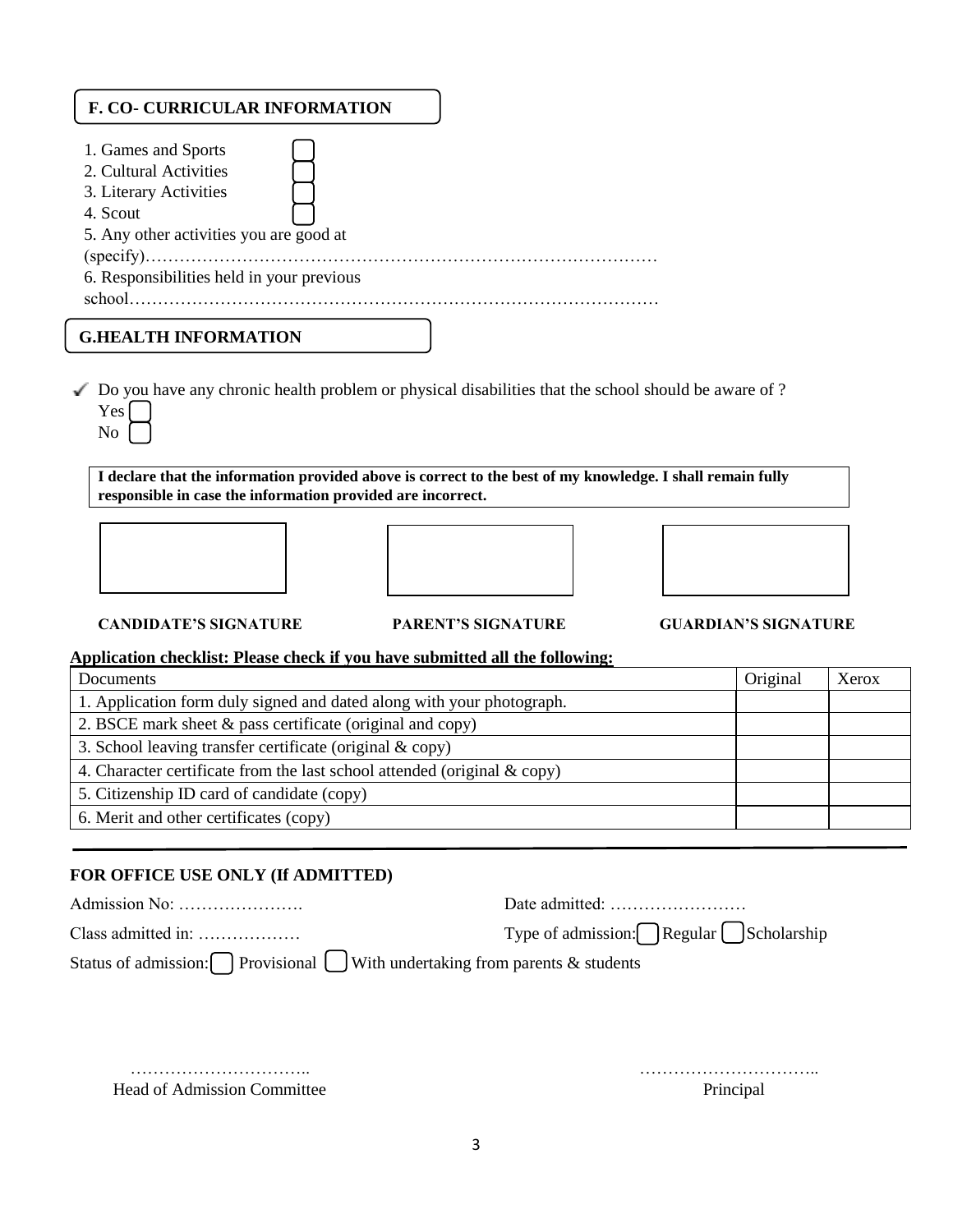

# *Guarantee for Fee Payment*

I ……………………………………………………………………….., father/mother/guardian of …………………………………………… who is seeking admission at Rinchen Higher Secondary School, hereby state that I have read the fee structure of the Rinchen Higher Secondary School and understand the cost involved in our ward attending RHSS. I also understand that RHSS fees are likely to increase each year in relation to inflation increases, determined at the discretion of RHSS annually. I accept that it is my responsibility to meet the total cost. I also understand that failure to settle all dues with the RHSS will result in this applicant being denied, continuation of the schooling or his/her transcripts being withheld until all dues are paid in full.

Date: …………………………………

| Signature: | Signature witness: |
|------------|--------------------|
|            |                    |
|            |                    |
|            |                    |
|            |                    |
|            |                    |
|            |                    |

| UTING I CREATION TWO CONTINUES INTO THE CONTINUES OF THE CONTINUES.        |                           |
|----------------------------------------------------------------------------|---------------------------|
|                                                                            | Residential Telephone No. |
|                                                                            |                           |
| ID Card No. $\dots\dots\dots\dots\dots\dots\dots\dots\dots\dots\dots\dots$ |                           |
|                                                                            |                           |

| Residential Telephone No. |
|---------------------------|
|                           |
|                           |
|                           |